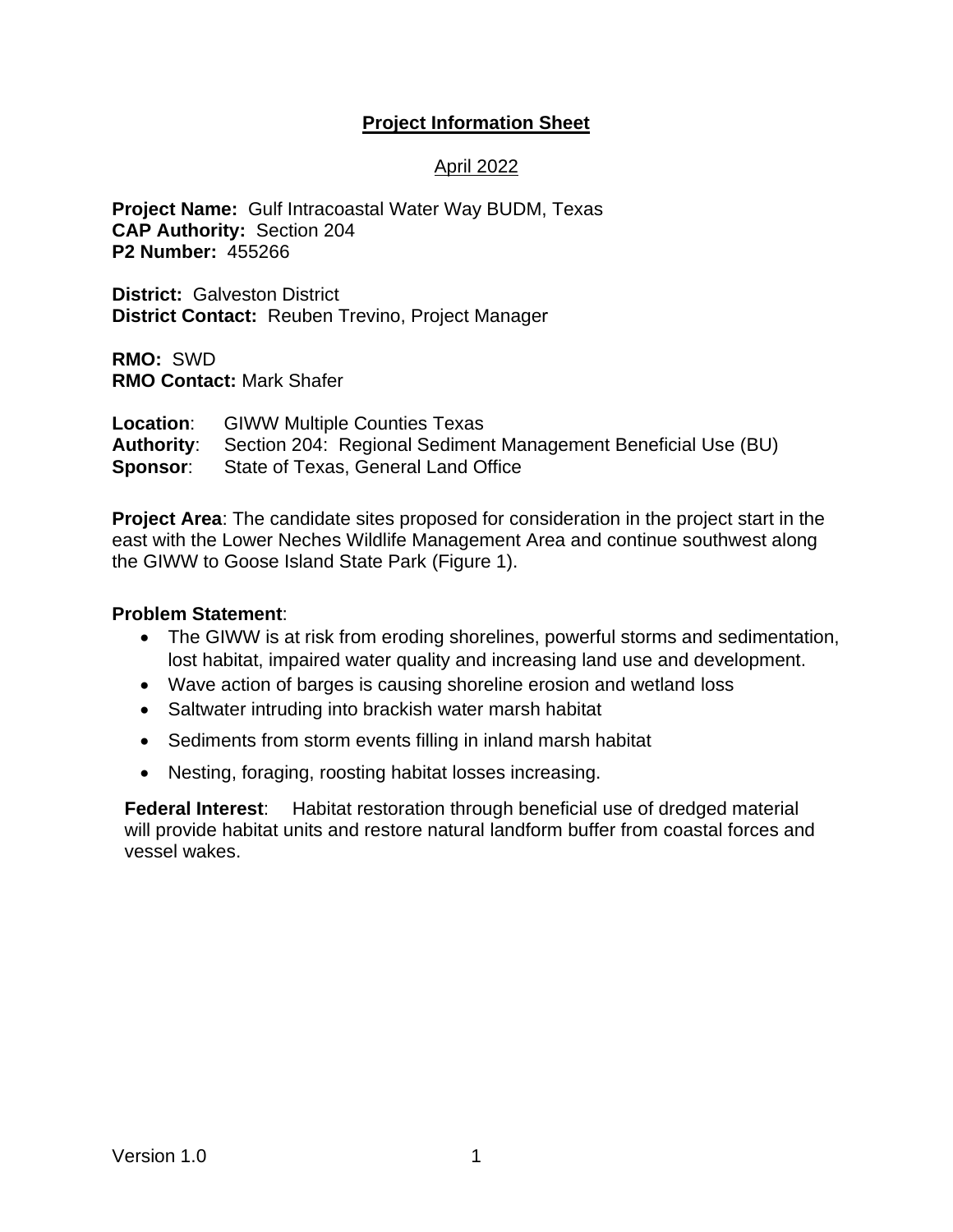

**Figure 1 - Study Area**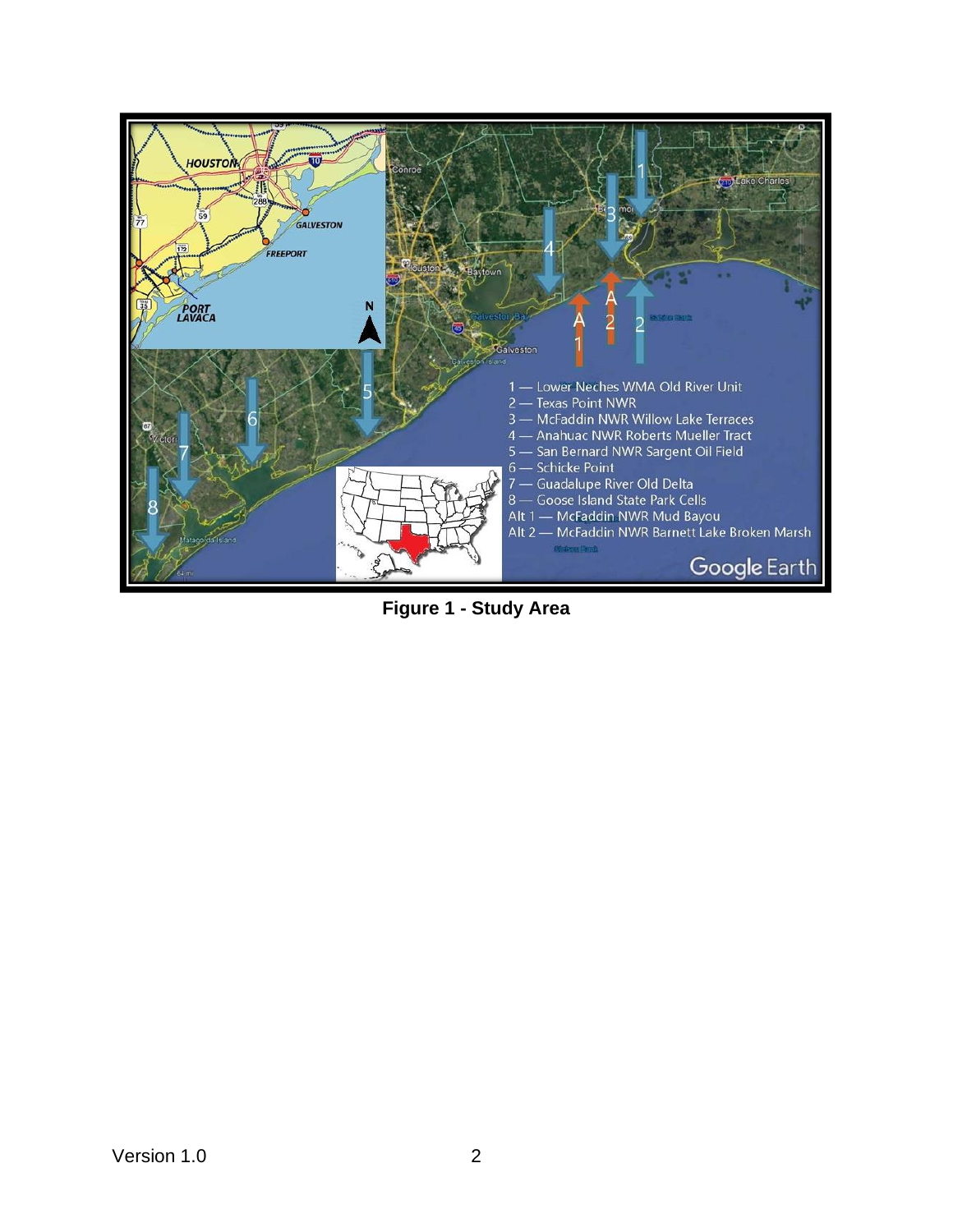#### **Risk Identification:**

- BU placement is dependent upon dredging, which is generally budgeted once a Placement Area (PA) is provided.
- District practices and periodic Operations and Maintenance (O&M) of navigation channels is constrained by available O&M funding, and appetite for variation from past practice O&M contracting mechanisms can be limited.

|                                                  | <b>Milestone</b> |               |                 |
|--------------------------------------------------|------------------|---------------|-----------------|
|                                                  | <b>Scheduled</b> | <b>Actual</b> | <b>Complete</b> |
| <b>Federal Interest Determination:</b>           |                  | 03-Sep-21     | Yes             |
| <b>Tentatively Selected Plan:</b>                | 19-Sept-22       | <b>No</b>     | <b>No</b>       |
| <b>DQC Draft Report</b>                          | 19-Oct-22        | <b>No</b>     | <b>No</b>       |
| <b>Legal Review of Draft Report</b>              | 19-Oct-22        | <b>No</b>     | <b>No</b>       |
| <b>Release Draft Report to Public: 02-Dec-22</b> |                  | <b>No</b>     | <b>No</b>       |
| <b>Final Report Transmittal:</b>                 | 28-Apr-23        | <b>No</b>     | <b>No</b>       |
| <b>Report Approval:</b>                          | 11-May-23        | <b>No</b>     | <b>No</b>       |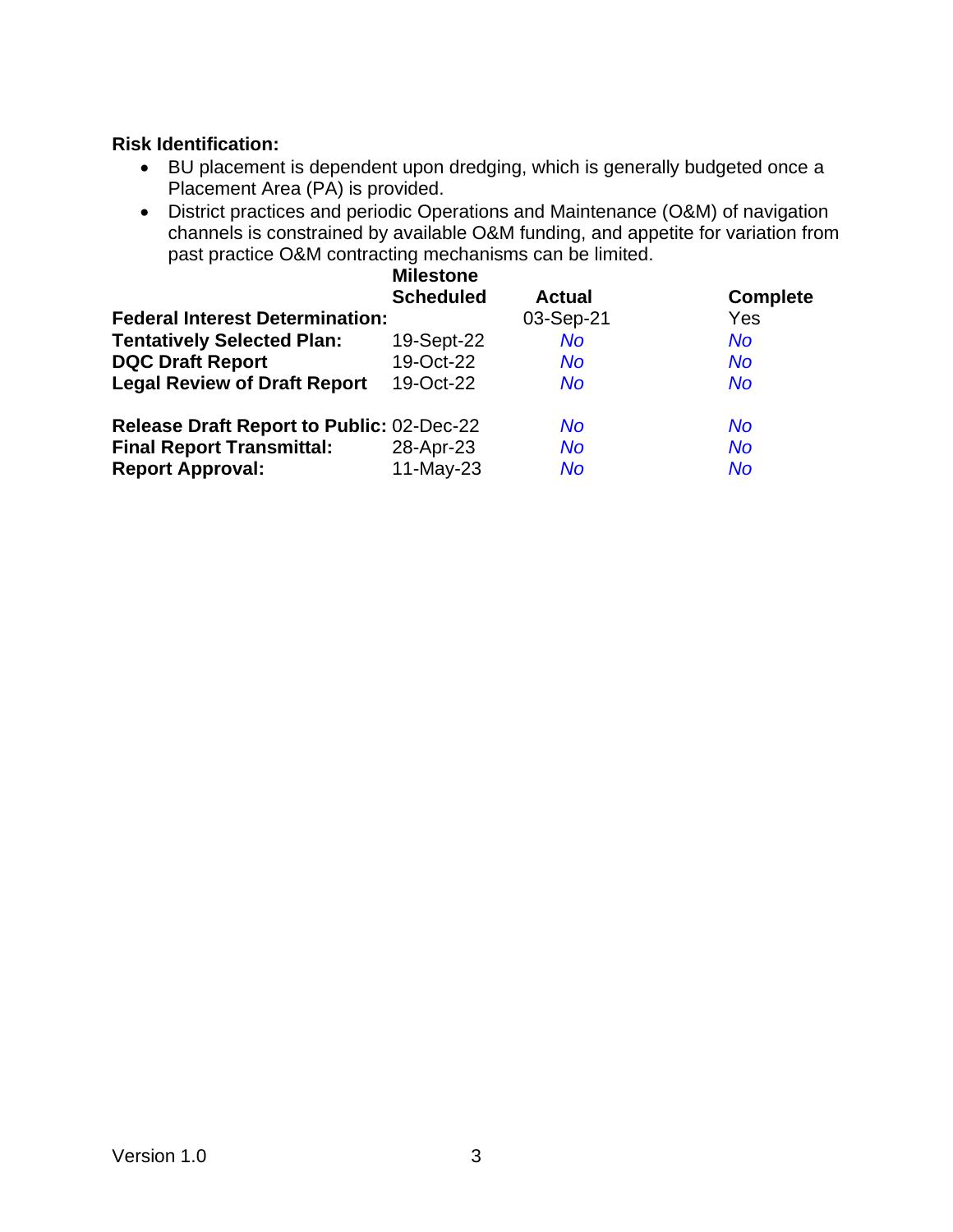#### **Table 1: Levels of Review**

| <b>Product(s) to undergo Review</b>    | <b>Review Level</b>             | <b>Start Date</b> | <b>End Date</b> | <b>Cost</b> |
|----------------------------------------|---------------------------------|-------------------|-----------------|-------------|
| <b>Planning Model Review</b>           | Model Review (see EC            | n/a               | n/a             | \$0         |
|                                        | 1105-2-412)                     |                   |                 |             |
| Draft Feasibility Report and EA        | <b>District Quality Control</b> | 19-Oct-22         | 01-Nov-22       | \$17,732    |
| Draft Feasibility Report and EA        | Type I IEPR (if applicable)     | n/a               | n/a             |             |
| Draft Feasibility Report and EA        | <b>District Legal Review</b>    | 17-Nov-22         | 30-Nov-22       | n/a         |
| Draft Feasibility Report and EA        | <b>Agency Technical Review</b>  | 02-Dec-22         | 15-Dec-22       | \$17,732    |
| Draft Feasibility Report and EA        | Policy and Public Review        | 02-Dec-22         | 17-Jan-23       | n/a         |
| Final Feasibility Report and EA        | <b>District Quality Control</b> | 16-Feb-23         | 02-Mar-23       | \$4,576     |
| Final Feasibility Report and EA        | <b>District Legal Review</b>    | 03-Mar-23         | 08-Mar-23       | n/a         |
| Final Feasibility Report and EA        | <b>Agency Technical Review</b>  | 05-Mar-23         | 20-Mar-23       | \$4,576     |
| <b>Final Feasibility Report and EA</b> | Policy and Public Review        | 31-Mar-23         | 11-May-23       | n/a         |

NOTE: This table may also be used to identify future review work in follow-on phases of a project. This may include products prepared during the pre-construction engineering and design phase or products prepared as part of planning for the Operations and Maintenance phase of a project.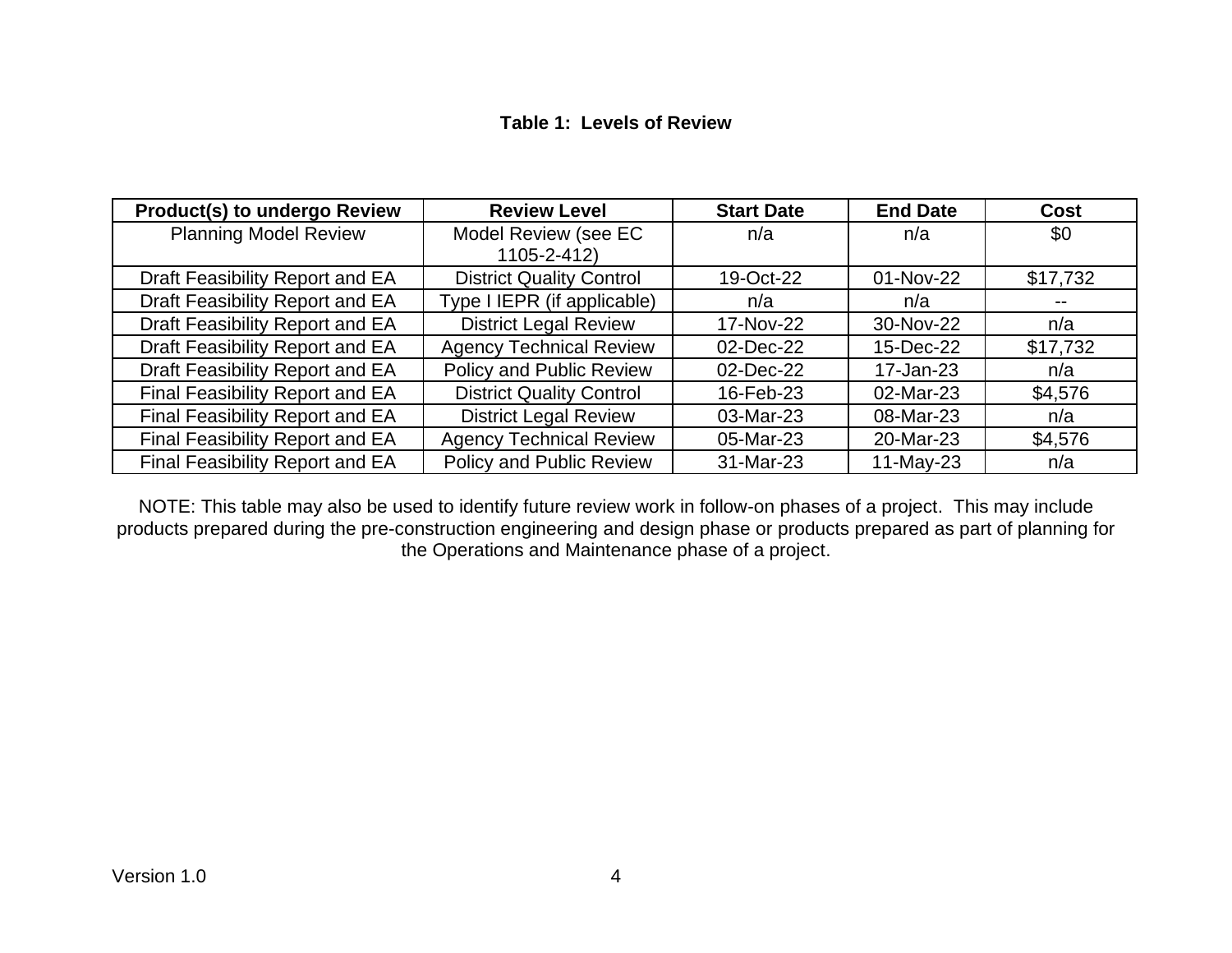## **REVIEW TEAM ROSTERS**

|             | PLANNING DELIVERY TEAM ROSTER |                 |                               |                                                         |
|-------------|-------------------------------|-----------------|-------------------------------|---------------------------------------------------------|
| <b>Name</b> | <b>Discipline</b>             | <b>District</b> | <b>Phone</b><br><b>Number</b> | <b>Email</b>                                            |
|             |                               |                 |                               |                                                         |
|             |                               |                 |                               |                                                         |
|             |                               |                 |                               |                                                         |
|             |                               |                 |                               |                                                         |
|             |                               |                 |                               |                                                         |
|             |                               |                 |                               | <b>Regional Planning and Environmental Center - SWF</b> |
|             |                               |                 |                               |                                                         |
|             |                               |                 |                               |                                                         |
|             |                               |                 |                               |                                                         |
|             |                               |                 |                               |                                                         |
|             |                               |                 |                               |                                                         |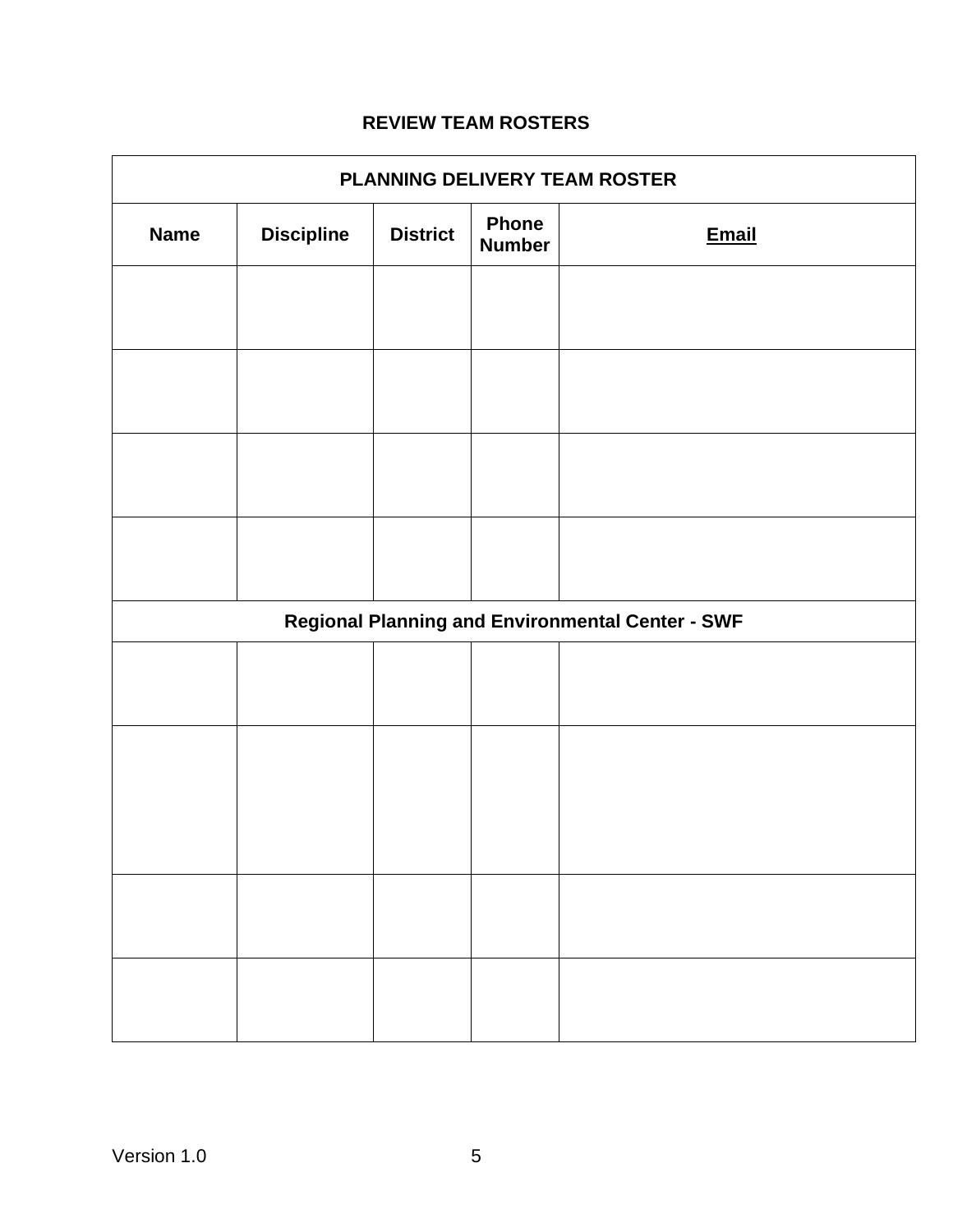| DISTRICT QUALITY CONTROL TEAM |        |            |                     |
|-------------------------------|--------|------------|---------------------|
| Name                          | Office | Discipline | <b>Phone Number</b> |
|                               |        |            |                     |
|                               |        |            |                     |
|                               |        |            |                     |
|                               |        |            |                     |
|                               |        |            |                     |
|                               |        |            |                     |
|                               |        |            |                     |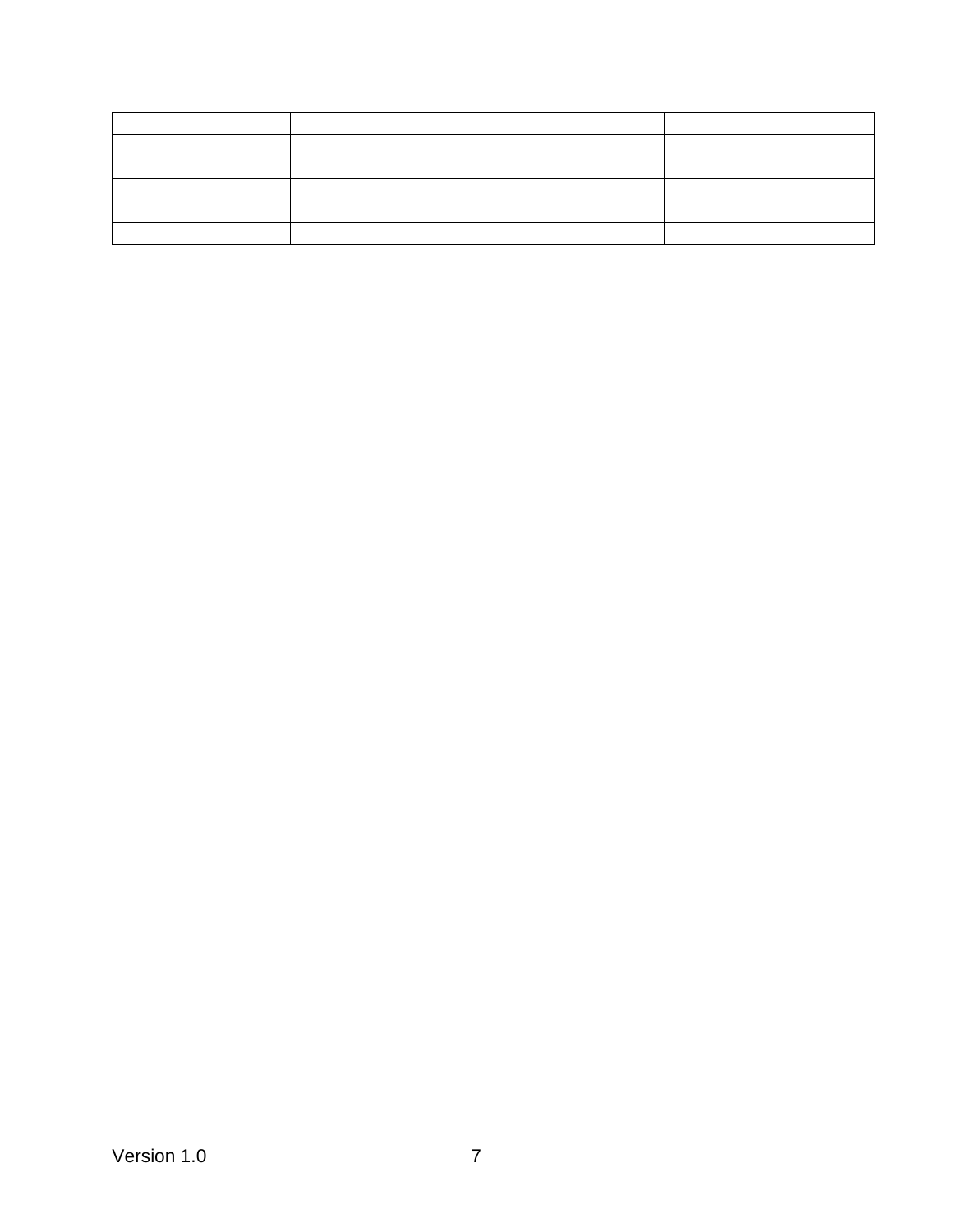| <b>AGENCY TECHNICAL REVIEW TEAM*</b> |        |                                 |                     |
|--------------------------------------|--------|---------------------------------|---------------------|
| Name                                 | Office | <b>Discipline</b>               | <b>Phone Number</b> |
| <b>TBD</b>                           |        | Planner                         |                     |
| <b>TBD</b>                           |        | <b>Cost Engineer</b>            |                     |
| TBD                                  |        | H&H - Climate<br>Analysis       |                     |
| TBD                                  |        | <b>Real Estate</b>              |                     |
| TBD                                  |        | Environmental<br>Resources/HTRW |                     |
|                                      |        |                                 |                     |
| <b>TBD</b>                           |        | Geotech                         |                     |
| TBD                                  |        | Cultural                        |                     |
|                                      |        | <b>Resources</b>                |                     |
| TBD                                  |        | <b>Operations</b>               |                     |

\**Per SWD programmatic RP, the ATR lead can be within the MSC, but not the home district. Page 13, SEC. titled RMO*

| POLICY & LEGAL COMPLIANCE REVIEW TEAM |        |            |                     |
|---------------------------------------|--------|------------|---------------------|
| Name                                  | Office | Discipline | <b>Phone Number</b> |
|                                       |        |            |                     |
|                                       |        |            |                     |
|                                       |        |            |                     |
|                                       |        |            |                     |
|                                       |        |            |                     |
|                                       |        |            |                     |
|                                       |        |            |                     |
|                                       |        |            |                     |
|                                       |        |            |                     |
|                                       |        |            |                     |

| <b>VERTICAL TEAM</b> |        |                   |                     |
|----------------------|--------|-------------------|---------------------|
| Name                 | Office | <b>Discipline</b> | <b>Phone Number</b> |
|                      |        |                   |                     |
|                      |        |                   |                     |
|                      |        |                   |                     |
|                      |        |                   |                     |
|                      |        |                   |                     |
|                      |        |                   |                     |